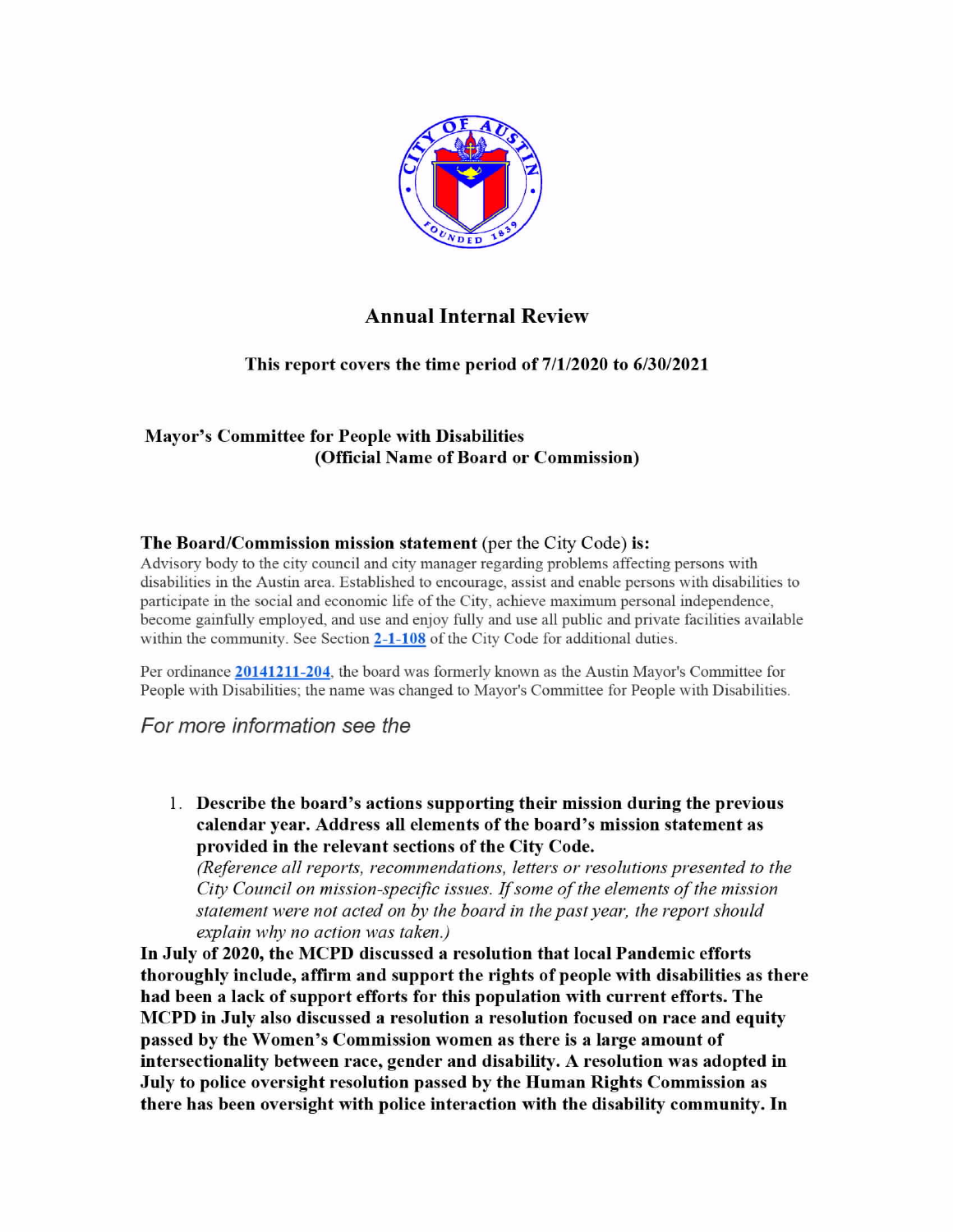Annual Review and Work Plan Year Page #

August of 2020, the aforementioned resolutions were adopted. There was no meeting in September as there were no pressing issues with our meeting being scheduled around the Labor Day holiday. In October of 2020, the AICPD appointed <sup>a</sup> working group to accept nominations for the annual Disability Employment Awards. Additionally, the AICPD worked to updated the current bi-laws to include working groups instead of sub-committees. In November, there was <sup>a</sup> discussion regarding creating <sup>a</sup> Social Media page for the MCPD, however due to city rules and costs no further action was taken. The <sup>2021</sup> meeting scheduled was adopted in November 2020. In December of 2020, the MCPD voted in <sup>a</sup> new Vice-Chair (Emily Schryock) to fill the vacated position due to the passing away of the former Vice-Chair. The AICPD voted Chair Jonathan Franks as the MC for the Town Hall presentation of the Office of Police oversight. In January of 2021, the MCPD discussed the possibility to draft <sup>a</sup> resolution to replace the vernacular of TTY services with the current terminology to Video Relay Services for the Deaf and Hard of hearing. This resolution was brought forth in February for the commission to vote on the language of the resolution. The MCPD also voted a member to serve on the Hate Crime Task force to voice for disability inclusion. The MCPD also voted adopt a resolution regarding the City of Austin's Legislative agenda. On March  $5<sup>th</sup>$ , the AICPD held their annual Budget Recommendations town hall where we gather input from the disability community. This would include MCPD focused discussions to further benefit the Disability Community in the City of Austin's focus to include the advancement and inclusion for the disability community. At the March  $12<sup>th</sup>$ regular called meeting, the AICPD proposed <sup>a</sup> resolution acknowledging the impact the Winter storm had on the Disability Community of Austin and was adopted at the April meeting. The MCPD also adopted the budget recommendations brought forth by the Budget working group. The MCPD also utilized time in their meeting to assess which outside commissions current standing members serve on to best ascertain if other commissions could be collaborative with advancing the mission of the MCPD. The MCPD also voted to appoint a member of the Commission to serve on the Project Connect Capital Metro Advisory Board. In April, the MCPD also voted in <sup>a</sup> member to serve on the Hate Crime Task Force. Additionally, Chair Franks was appointed to the Winter Storm Task force to provide <sup>a</sup> voice for the Disability Community impacted by the Winter storm where he provided an updated at the AIay meeting. Additionally, at the AIay meeting, the new Civil Rights Officer gave an introduction and talked about how their office would be working with the AICPD on Disability Issues. The discussion also included updates on the Quality-of-Life study and projected timelines and goals in regards to distribution and data collection. In June, The MCPD discussed matters on how City Council meetings and Covid-19 announcements could be more inclusive for the Deaf and Hard of Hearing Community. This would include implementing ASL sign language interpretation into their meetings. Additionally, in June, Chair Franks gave an update on the Winter Storm Taskforce. Determine if the board's actions throughout the year comply with the mission statement.

(If any of the board's actions were outside the scope of the mission statement, the report should explain the non-compliance issues.)